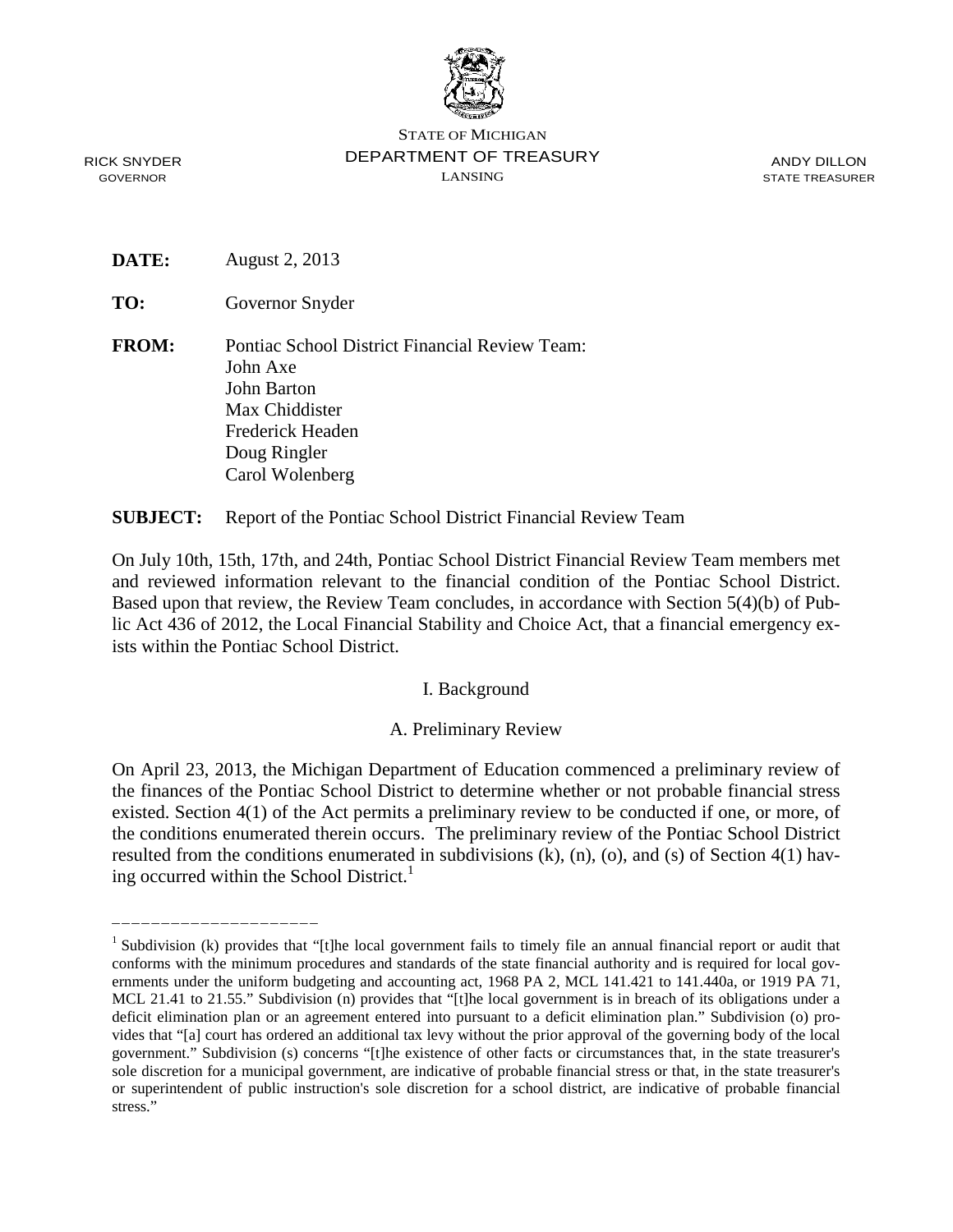Governor Snyder August 2, 2013 Page Two

To facilitate preliminary reviews of school districts, the Michigan Department of Education has developed critical factors to determine whether probable financial stress might exist in a school district. Those factors are:

- 1. A school district has been in a deficit condition for three or more consecutive years (including the current year); and
- 2. A school district's existing deficit is greater than 15 percent of general fund revenues, excluding incoming transfers; and
- 3. A fiscal review by one of the Department [of Education]'s program offices or an external auditor has revealed one or more material internal control weaknesses as evidenced by notes or findings in a financial audit related to any of the following:
	- (a) A lack of written policies and procedures or failure to follow the written policies and procedures.
	- (b) Poor cash management.
	- (c) A failure to provide personnel activity reports for employees paid with federal funds.
	- (d) A history of spending outside appropriations established by the local school board in violation of Public Act 2 of 1968, the Uniform Budgeting and Accounting Act.
	- (e) The use of grant funds on unallowable expenditures.
	- (f) Going concern issues, or a qualified financial audit opinion, or both; and
- 4. A school district shows unsatisfactory progress in eliminating a deficit. This is determined by identifying one or more of the following conditions:
	- (a) A deficit increase from the previous year.
	- (b) Lack of cooperation from school district officials in submitting deficit information (i.e., late submission of deficit elimination plans, delinquent return of phone calls or correspondence relating to deficit elimination plans, and chronic late submission of monthly budgetary control reports).
	- (c) A history of supplying the Department of Education with deficit elimination plan information which either was inaccurate or inconsistent with actual revenues and expenditures at year end.
- 5. A school district fails to comply with bond or note covenants or fails to make pension fund deposits.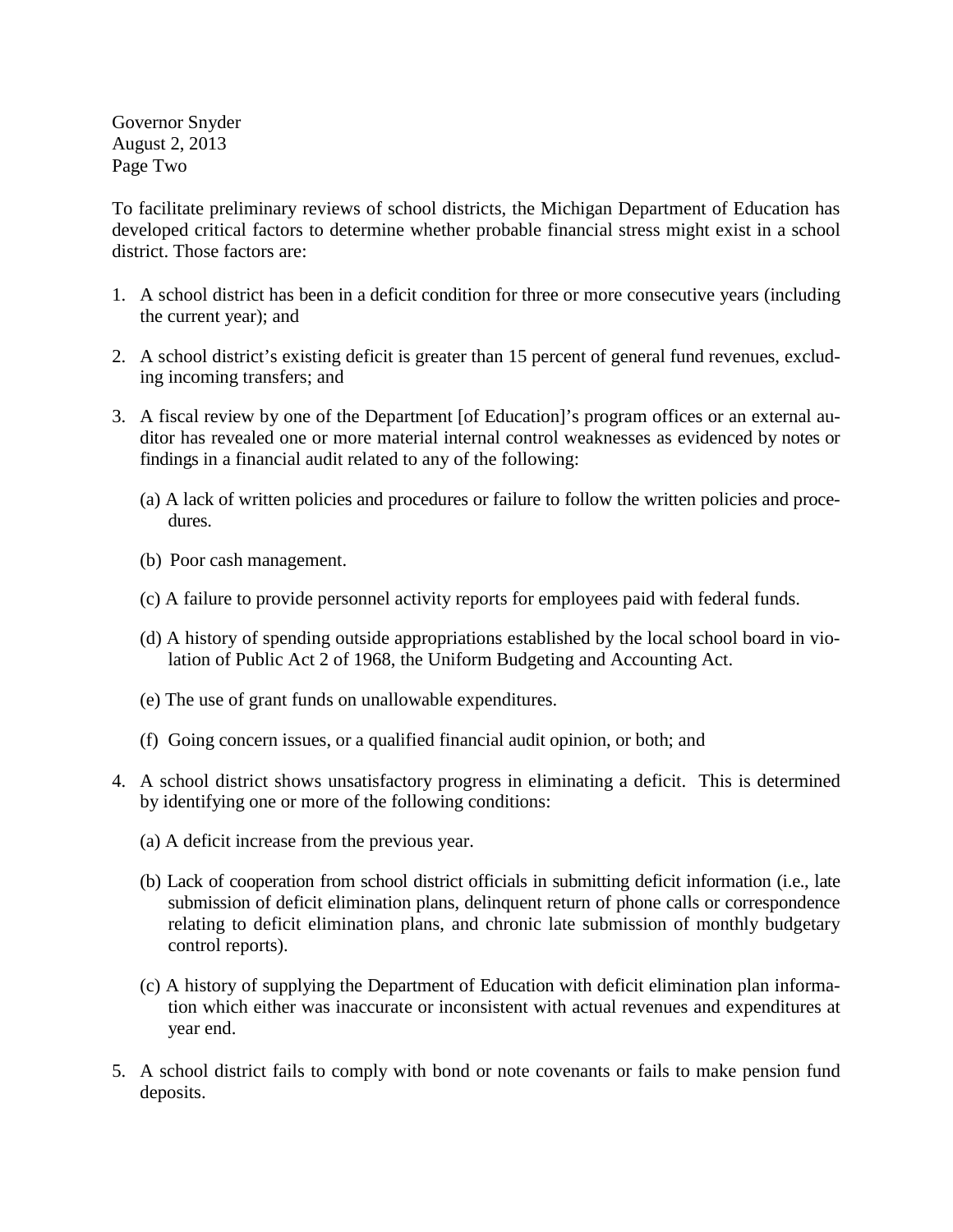Governor Snyder August 2, 2013 Page Three

Based upon the foregoing critical factors, the preliminary review found, or confirmed, the following for the School District:

- The School District had shown unsatisfactory progress in eliminating its cumulative general fund deficit. That deficit had increased from \$8.5 million on June 30, 2009, to \$37.7 million on June 30, 2012. School District officials projected that the School District would remain in a deficit condition during the 2013 and 2014 fiscal years.
- The fund balance of the School District, expressed as a percentage of general fund revenues was a negative 52 percent on June 30, 2012 (the most current audited data). This percentage far exceeded the Department of Education's parameter of a negative 15 percent to indicate concern.
- The financial audit report of the School District for the 2012 fiscal year included 10 findings of material weaknesses, significant deficiencies, or noncompliance. The financial audit report of the School District for the 2011 fiscal year had included 14 findings of material weaknesses, significant deficiencies, or noncompliance.
- The School District was delinquent in remitting retirement contributions to the Michigan Public School Employees Retirement System in the amount of \$2.7 million for the period ending March 31, 2012.

In addition to the foregoing preliminary review findings for the School District, the Michigan Department of Education gave consideration to the following information:

- The School District did not file its most recent financial audit report with the Department of Education by the statutory due date of November 15, 2012. As a result, the Department was statutorily required to withhold State school aid payments beginning in December 2012.
- The Department rescinded its approval of the School District's deficit elimination plan due to the failure of School District officials to implement agreed upon strategies to reduce the fiscal year 2012 deficit to the level projected in that plan. The Department was then statutorily required to withhold State school aid payments beginning in March 2013.
- The School District submitted to the Department of Education on May 6, 2013, a revised deficit elimination plan which the Department approved, but with significant contingencies.
- Cash flow continued to be distressed to a level that necessitated the School District receive current year advances from Oakland Schools (i.e., Oakland County's intermediate school district) in order meet payroll, and other financial, obligations.
- The School District had a longstanding history of turnover in administrative leadership, which hampered, among other things, a consistent, stable, and ongoing implementation of deficit elimination plans.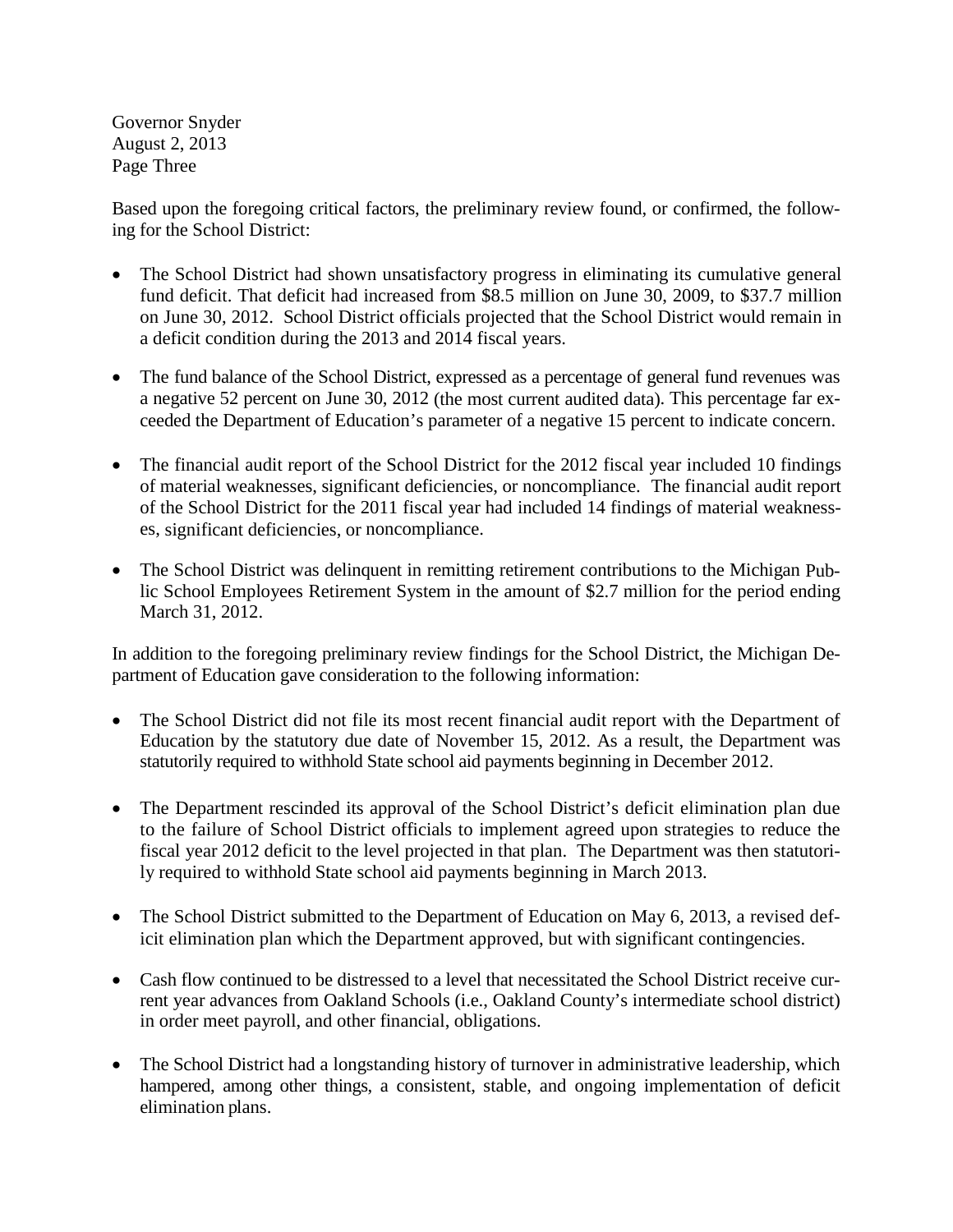Governor Snyder August 2, 2013 Page Four

• The School District had a \$7.8 million judgment entered against it on January 18, 2013, due to its failure to remit payments to the Michigan Education Special Services Association. The judgment was placed on the School District tax rolls as a judgment levy beginning in July of 2013.

On May 20, 2013, the Superintendent of Public Instruction submitted the foregoing preliminary review to the Local Emergency Financial Assistance Loan Board. On June 6, 2013, the Local Emergency Financial Assistance Loan Board determined that probable financial stress existed for the Pontiac School District.<sup>2</sup>

# B. Review Team Findings

On July 3, 2013, the Governor appointed a six-member Financial Review Team. The Review Team convened on July 10th, 15th, 17th, and 24th, 2013.

1. Conditions Indicative of a Financial Emergency

\_\_\_\_\_\_\_\_\_\_\_\_\_\_\_\_\_\_\_\_\_

The Review Team found, or confirmed, the existence of the following conditions based upon information provided by School District officials, or the School District's audit firm, or other relevant sources:

- According to the School District's 2012 fiscal year financial audit report, the School District's cumulative general fund deficit increased by 53.6 percent, from \$24.5 million on June 30, 2011 to \$37.7 million on June 30, 2012. The one-year increase in the School District's cumulative general fund deficit resulted from general fund expenditures and net transfers out exceeding general fund revenues by \$13.1 million.
- On July 11, 2013, the Michigan Public School Employees Retirement System notified the Superintendent of Public Instruction and State Treasurer to withhold \$4.9 million in State school aid payments from the School District due to its failure to remit employer and employee contributions for the period ending June 30, 2013. Public Act 300 of 1980, the Public School Employees Retirement Act 1979, requires the Superintendent of Public Instruction and State Treasurer to withhold State school aid upon written notice from the Retirement System.

<sup>&</sup>lt;sup>2</sup> Under the prior emergency management statutes (Public Act 101 of 1988; Public Act 72 of 1990, the Local Government Fiscal Responsibility Act; and Public Act 4 of 2011, the Local Government and School District Fiscal Accountability Act), a preliminary review reached a conclusion regarding whether a serious financial problem or probable financial stress existed in the unit of local government that was subject to the review. However, under the current Act, a preliminary review reaches no such conclusion. Instead, pursuant to Section 4(2) of the Act, "[t]he state financial authority [the State Treasurer or Superintendent of Public Instruction] shall prepare and provide a final report detailing its preliminary review to the local emergency financial assistance loan board…Within 20 days after receiving the final report from the state financial authority, the local emergency financial assistance loan board shall determine if probable financial stress exists for the local government."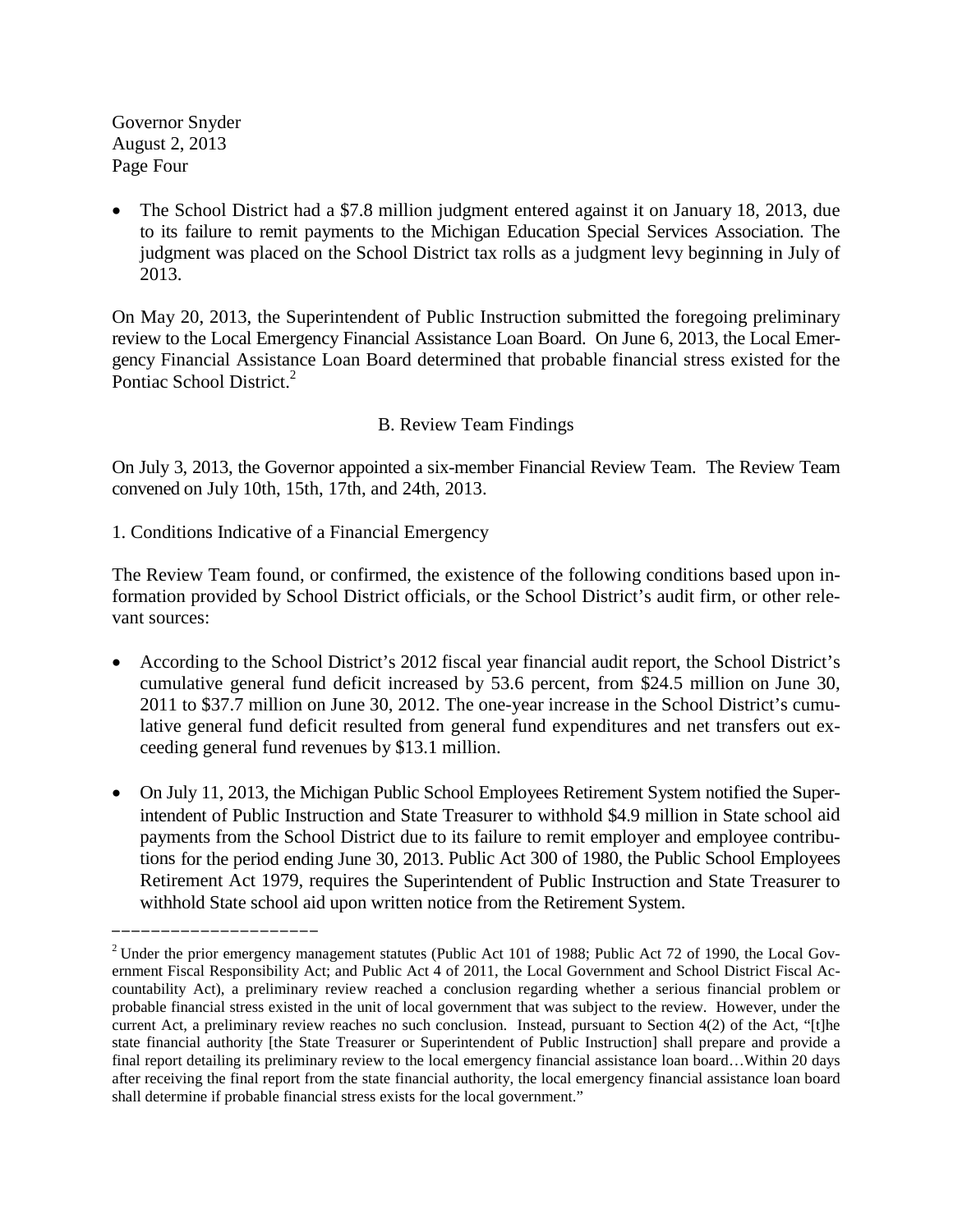Governor Snyder August 2, 2013 Page Five

School District officials violated Section 17 of Public Act 2 of 1968, the Uniform Budgeting and Accounting Act, by permitting expenditures in excess of budgeted appropriations.<sup>3</sup> Over expenditures during the 2012 fiscal year are depicted by program area in **Table 1**.

#### **Table 1**

## **Excess of Expenditures Over Appropriations in Budgeted Funds 2012 Fiscal Year**

| Program Area                    | <b>Budget</b> | <b>Actual Expenditure</b> | Over Expenditure |  |
|---------------------------------|---------------|---------------------------|------------------|--|
| Instruction                     | \$43,373,360  | \$46,813,978              | $(\$3,440,618)$  |  |
| Pupil                           | \$5,865,840   | \$8,861,536               | $(\$2,995,696)$  |  |
| <b>Instructional Staff</b>      | \$3,188,724   | \$3,855,481               | $(\$666,757)$    |  |
| <b>General Administration</b>   | \$1,248,024   | \$1,277,313               | $(\$29,289)$     |  |
| <b>School Administration</b>    | \$3,766,990   | \$4,210,559               | $(\$443,569)$    |  |
| <b>Business</b>                 | \$3,730,406   | \$5,110,611               | (\$1,380,205)    |  |
| <b>Pupil Transport Services</b> | \$3,980,683   | \$4,447,541               | $(\$466,858)$    |  |
| <b>Central Office</b>           | \$1,641,856   | \$2,170,547               | (\$528,691)      |  |
| Total                           | \$66,795,883  | \$76,747,566              | $(\$9,951,683)$  |  |

Source: 2012 Annual Financial Audit

\_\_\_\_\_\_\_\_\_\_\_\_\_\_\_\_\_\_\_\_\_

<sup>&</sup>lt;sup>3</sup> Section 17 of Public Act 2 of 1968, the Uniform Budgeting and Accounting Act, reads, in part, as follows:

<sup>(1)</sup> Except as otherwise provided in section 19, a deviation from the original general appropriations act shall not be made without amending the general appropriations act. Subject to section 16(2), the legislative body of the local unit shall amend the general appropriations act as soon as it becomes apparent that a deviation from the original general appropriations act is necessary and the amount of the deviation can be determined. An amendment shall indicate each intended alteration in the purpose of each appropriation item affected by the amendment. The legislative body may require that the chief administrative officer or fiscal officer provide it with periodic reports on the financial condition of the local unit.

<sup>(2)</sup> If, during a fiscal year, it appears to the chief administrative officer or to the legislative body that the actual and probable revenues from taxes and other sources in a fund are less than the estimated revenues, including an available surplus upon which appropriations from the fund were based and the proceeds from bonds or other obligations issued under the fiscal stabilization act, 1981 PA 80, MCL 141.1001 to 141.1011, or the balance of the principal of these bonds or other obligations, *the chief administrative officer or fiscal officer shall present to the legislative body recommendations which, if adopted, would prevent expenditures from exceeding available revenues for that current fiscal year*. Emphasis supplied.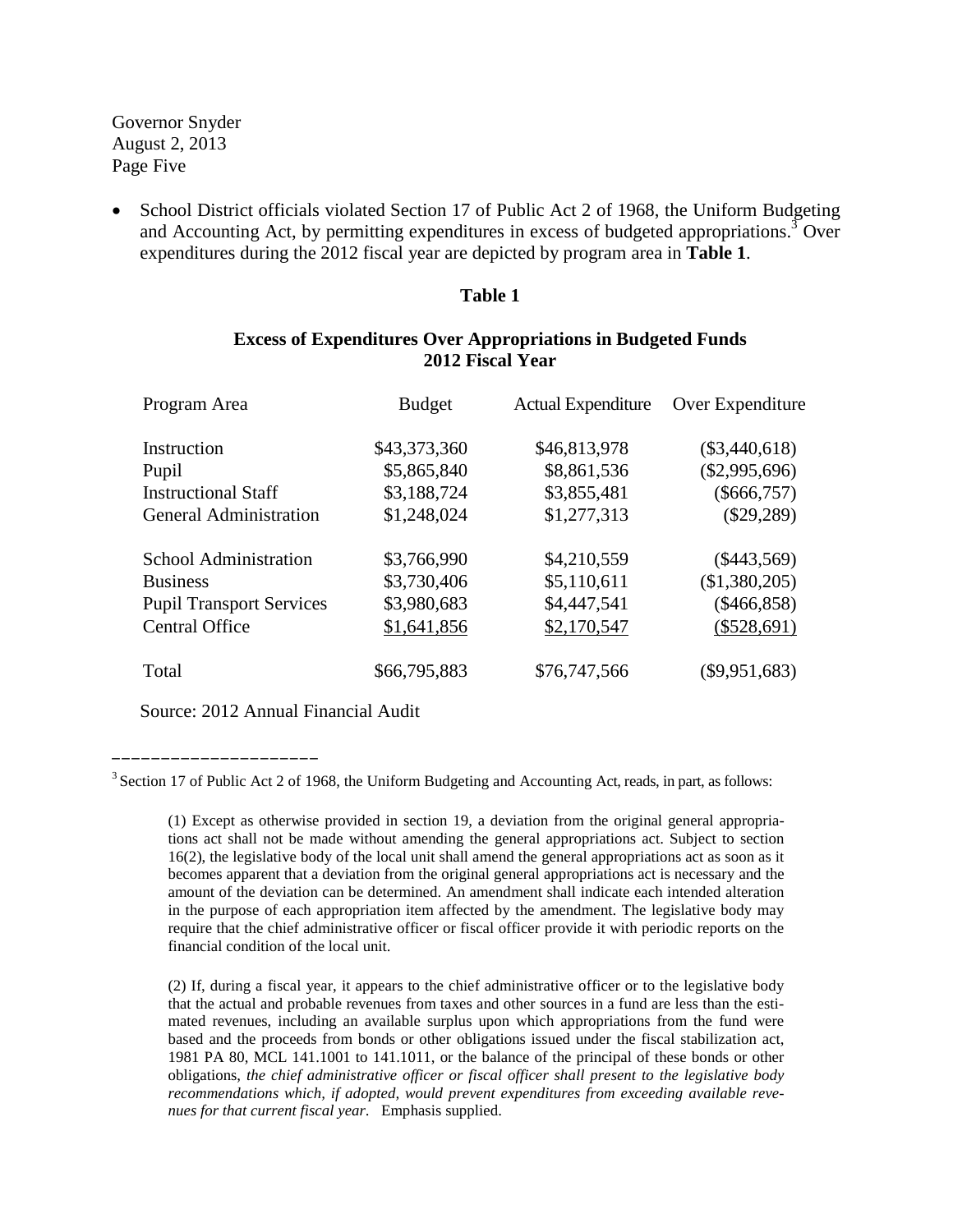Governor Snyder August 2, 2013 Page Six

• As depicted in **Table 2**, financial audit reports for the School District for its last three fiscal years reflect significant variances between general fund revenues and expenditures, as initially budgeted and as amended, versus general fund revenues and expenditures actually realized. In all three of the years in question, general fund revenues were overestimated, substantially so in fiscal years 2010 and 2011, by 11.1 percent and 12.7 percent, respectively. It is noteworthy that in none of the three years did general fund revenues exceed general fund expenditures.

These significant variances between budgeted revenues and expenditures and actual revenues and expenditures, in concert with an apparent inability of School District officials to accurately monitor revenues and expenditures throughout a given fiscal year and to then amend School District budgets accordingly, rendered the adopted budgets, and in many instances the amended budgets, effectively meaningless as a financial management tool. Certainly, annual budgets proved to be an ineffective bulwark against unauthorized expenditures because in only one year, 2010, were actual expenditures less than what had been budgeted.

#### **Table 2**

|                             | 2009-10                                      | $\frac{0}{0}$ | 2010-11                                      | $\frac{0}{0}$ | 2011-12                                      | $\frac{0}{0}$ |
|-----------------------------|----------------------------------------------|---------------|----------------------------------------------|---------------|----------------------------------------------|---------------|
| Revenues                    |                                              |               |                                              |               |                                              |               |
| Original<br>Final<br>Actual | \$85,635,487<br>\$87,581,882<br>\$77,890,627 |               | \$84,147,521<br>\$84,147,521<br>\$73,426,458 |               | \$73,736,153<br>\$74,541,277<br>\$72,721,182 |               |
| Variance                    | $(\$9,691,255)$                              | (11.1)        | (\$10,721,063)                               | (12.7)        | (\$1,820,095)                                | (2.44)        |
| <b>Expenditures</b>         |                                              |               |                                              |               |                                              |               |
| Original<br>Final<br>Actual | \$83,214,020<br>\$87,311,020<br>\$79,450,628 |               | \$80,102,754<br>\$80,102,754<br>\$84,085,237 |               | \$70,375,653<br>\$74,363,724<br>\$83,897,204 |               |
| Variance                    | \$7,860,392                                  | 9.0           | $(\$3,982,483)$                              | (4.97)        | $(\$9,533,480)$                              | (12.8)        |

#### **General Fund Revenues as Initially Budgeted, Finally Budgeted, and Actual**

Source: Annual Financial Audits

• The Review Team was advised that School District officials viewed as paramount satisfying biweekly payroll obligations. To this end, those officials appear to have adopted a strategy of pooling all cash resources so that those resources could be used to satisfy payroll obligations. However, this strategy was pursued without regard for the fact that a number of the resources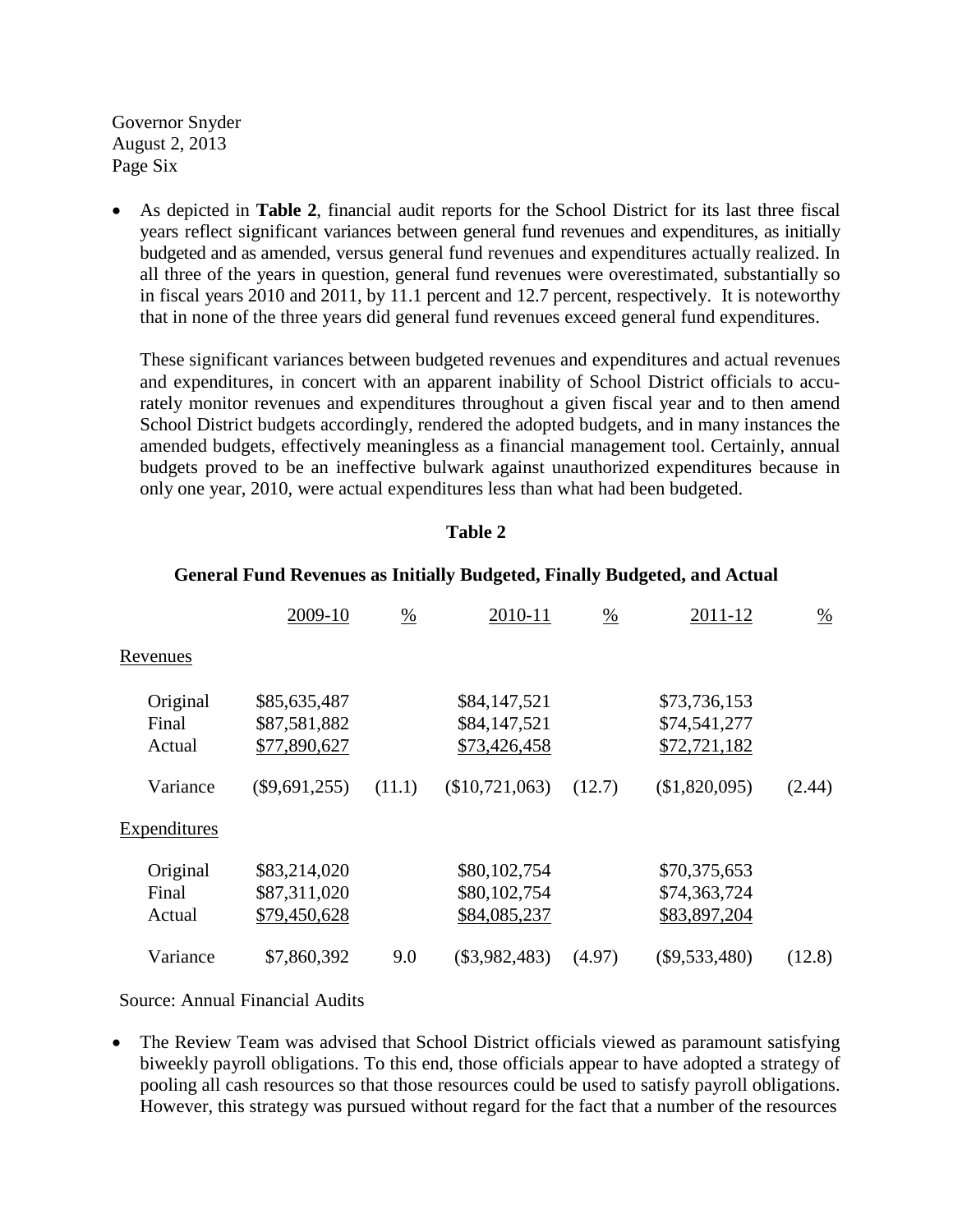Governor Snyder August 2, 2013 Page Seven

\_\_\_\_\_\_\_\_\_\_\_\_\_\_\_\_\_\_\_\_\_

that had been pooled together were prohibited by legal or accounting requirements from being utilized for general operations such as payroll.

As but one specific example, School District officials utilized debt retirement funds to satisfy School District payroll obligations, which was a manifest violation of State law. The circumstances surrounding this matter warrant further inquiry by appropriate authorities.<sup>4</sup> Furthermore, based upon information considered by the Review Team, this misuse of debt retirement funds was a deliberate, volitional act which was undertaken with the knowledge, cooperation, and assistance of staff from the certified public accounting firm that has contracted with the School District to operate its Business Office.

- On May 1, 2013, School District officials defaulted on a \$1.4 million debt service payment related to energy bonds which the School District issued in 2006. Due to the School District's default, the debt service payment in question was made by a third party which had insured the bonds. As a result, the School District now is liable to the bond insurer.
- As of June 30, 2013, the School District had accumulated approximately \$33.0 million in unpaid bills to various vendors. This amount included \$6.9 million owed to the Oakland County Treasurer's Office in connection with various property tax delinquencies; \$4.9 million owed to the State's Office of Retirement Services in connection with the Michigan Public School Employees Retirement System; \$4.1 million owed the State School Loan Revolving Fund; \$1.4 million owed to a bond insurer related to the default on energy bonds noted above; \$1.4 million owed to Oakland Schools; \$1.1 million owed for utilities; and \$3.73 million owed to Michigan Education Special Services Association for health care insurance, which is in addition to the \$7.8 million judgment levy noted earlier. Concerning the last unpaid bill, the Michigan Education Special Services Association notified School District officials on June 25, 2013, of its intent to terminate health insurance coverage for School District employees as of July 31, 2013. 5

<sup>&</sup>lt;sup>4</sup> Section 705(1) of Public Act 34 of 2001, the Revised Municipal Finance Act, provides, in part, as follows:

Debt retirement funds, except in the case of a common debt retirement fund maintained by a school district pursuant to section 1223 of the revised school code, 1976 PA 451, MCL 380.1223, shall be accounted for separately and, debt retirement funds, except as provided in section 701(5) [regarding pooled investments], *shall be used only to retire the municipal securities of the municipality for which the debt retirement fund was created*. Emphasis supplied.

 $<sup>5</sup>$  The May 20, 2013, preliminary review by the Superintendent of Public Instruction noted the existence of an ongo-</sup> ing investigation of the School District by the Federal Bureau of Investigation. The Review Team also was made aware of the existence of the investigation, but was not advised concerning the nature, scope, or status of the investigation. The Review Team also was advised by Oakland County officials of possible improper conduct among certain School District security personnel.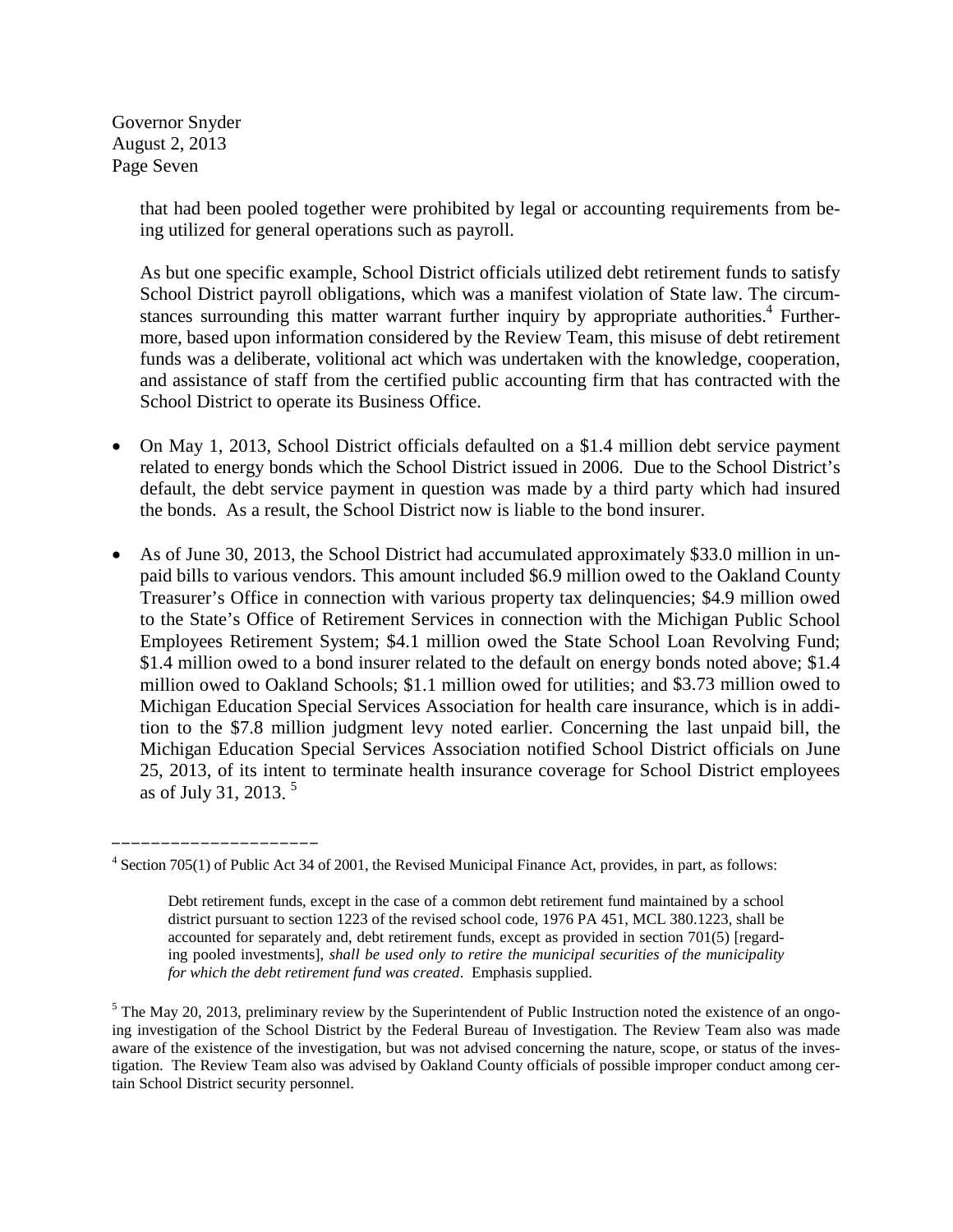Governor Snyder August 2, 2013 Page Eight

2. Review Team Meetings

On July 10, 2013, Review Team members met with Glenda Rader, Office of State Aid and School Finance, Michigan Department of Education; and with Anil Sakhuja, Rajeev Shah, and Karthik Ramaswamy, of the certified public accounting firm Alan C. Young & Associates.

On July 15, 2013, Review Team members conducted a series of interviews in the School District with Kelley Williams, Interim Superintendent; Caroll Turpin, School Board President; Karen Cain, School Board Vice President; Sherman Williams II, School Board Treasurer; S. Barbara Raby, School Board Secretary; and School Board members Brenda Carter, Mattie Hatchett, and Susan Loveland; Paul Bryant (Plante Moran), Business Office Manager; Dawn Demick, Human Resources Director; Robert Englund, Director of Facilities and Physical Plant Services; and Robert Taylor, Director of Pupil Management.

On July 17, 2013, Review Team members conducted a series of interviews in the School District with Aimee McKeever, President, Pontiac Education Association; Dan McCarthy, Union Services Director, Michigan Education Association; Larry Redmond, Vice President, Pontiac Paraprofessional Instructors Association; Charita Wright, President, Pontiac Educational Secretaries Association; Alicia Carpenter, Secretary, Pontiac Educational Secretaries Association; Fern Dowell, Secretary (Negotiation Team), Pontiac Educational Secretaries Association; Robert Moore, Jr., Deputy Superintendent for Finance and Operations, Oakland Schools; Lisa Swansey, Acting President, Pontiac Educational Support Personnel; Jacqueline McDougal, Vice President, Pontiac Association of School Administrators; and Steve Cunningham, President, Pontiac Police Authority Officers.

Also, on July 17, 2013, Review Team members conducted a public information meeting in the Pontiac School District pursuant to Section 5(2) of the Local Financial Stability and Choice Act. The Review Team informed School District residents in attendance of the statutory scope of its responsibilities, indicated that the Review Team had met with various School District and union officials, and received comments from approximately 20 School District residents concerning the financial condition of the School District.

### 3. Other Considerations

During the course of discussions with various officials, the Review Team concluded that the process by which School District officials have made decisions, the officials involved in those decisions, and the aftermath of certain significant decisions that have been made, cast doubt upon the continuing financial and operational viability of the School District. This is so for several reasons.

Poor Communication. First, there appears to have been, and remains, a lack of effective communication, both within the School District's administrative structure and between that administrative structure and the School Board. It is noteworthy that the School District and union officials which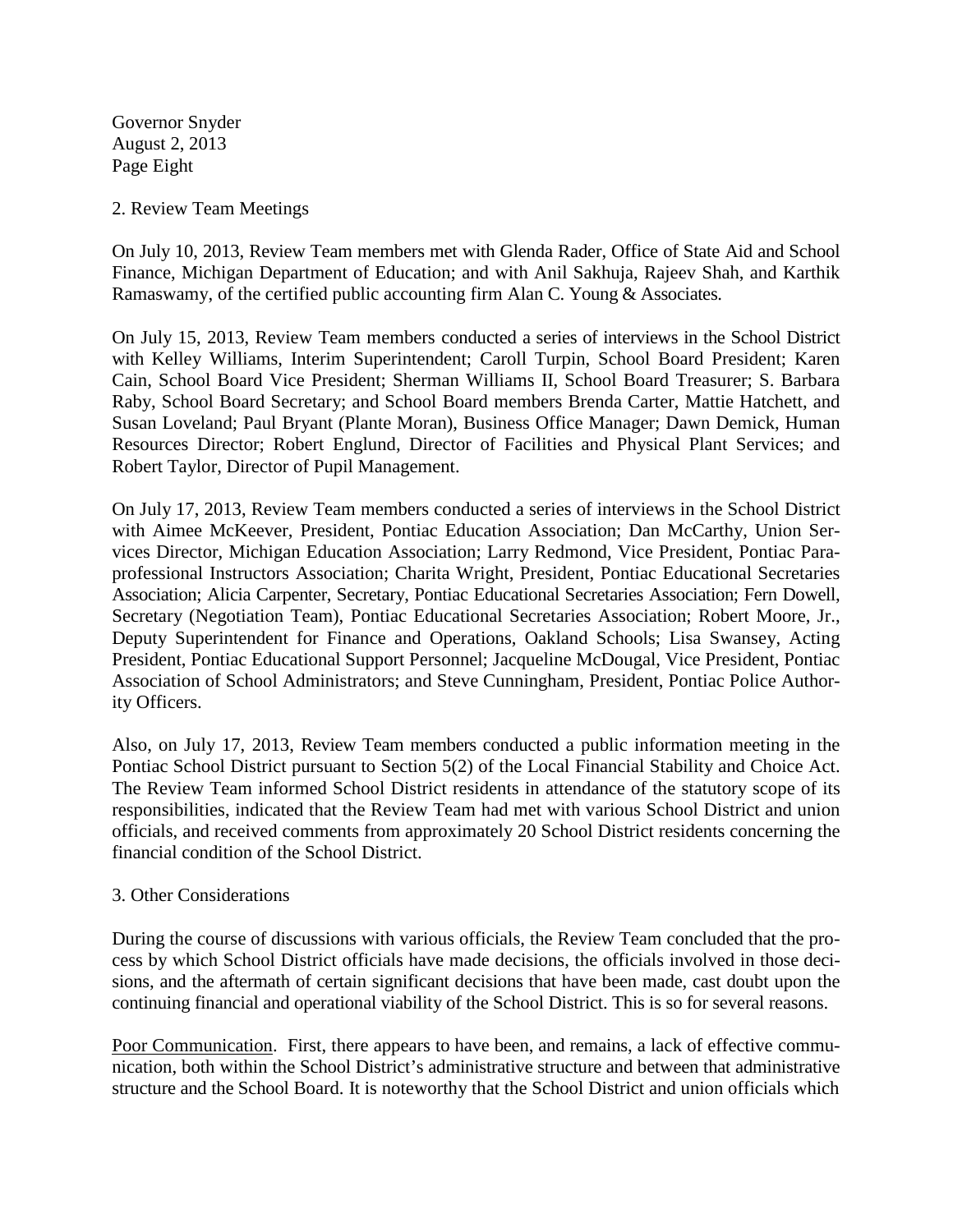Governor Snyder August 2, 2013 Page Nine

the Review Team interviewed expressed the nearly unanimous sentiment that the current Interim Superintendent has significantly improved communication and transparency since assuming that role in May of 2013, and that she possesses an admirable determination to alter the School District's recent declining trajectory. Nevertheless, issues remain.

Several School Board members expressed frustration at their inability to receive timely and accurate information regarding the financial and operational activities of the School District. It was observed that financial information received from the contractual staff in the School District's Business Office may subsequently change without notice or explanation. Indeed, even a School District administrative official indicated that the School District has asked the Oakland County Treasurer's Office to review and verify much financial information provided by the School District's Business Office, suggesting either a lack of effective communication by the Business Office or a lack of confidence in its work product.

School Board Dysfunction. Interviews with various individuals disclosed significant dysfunction within the School Board. Several School Board members expressed their desire to avoid micromanaging operations of the School District. Nevertheless, there also were demonstrated instances in which School Board members appear to have overreached their responsibilities by becoming involved in contract evaluations and selections, had direct interactions with administrative staff regarding issues that seemed better suited for the superintendent, and intervened in vendor and union relations.

Second, School Board members expressed differing views concerning whether they had retained a certified public accounting firm to conduct the School District's financial audit for the 2013 fiscal year, which ended June 30, 2013. Some School Board members were of the opinion that such a resolution had, in fact, been adopted while other School Board members were not certain. As noted earlier, the School District's 2012 financial audit report was filed four months late, which resulted in the Michigan Department of Education having to withhold State school aid. It appears uncertain whether the financial audit for the fiscal year just concluded will be conducted timely.

Furthermore, the Review Team found it worthy of remark that most School Board members only made tangential reference during our discussions with them to serving the needs of the students of the School District. One would have thought the needs of the students would have been of paramount concern to each and every School Board member, given the demonstrated importance of a well grounded elementary-secondary education, the number of at risk and special needs students in the School District, the School District's decline in student enrollments, and the worsening financial plight of the School District.

# C. Conclusion

Based upon the foregoing information, meetings, and review, the Review Team confirms the findings of the preliminary review, the determination of the Local Emergency Financial Assistance Loan Board, and concludes that a financial emergency exists within the Pontiac School District.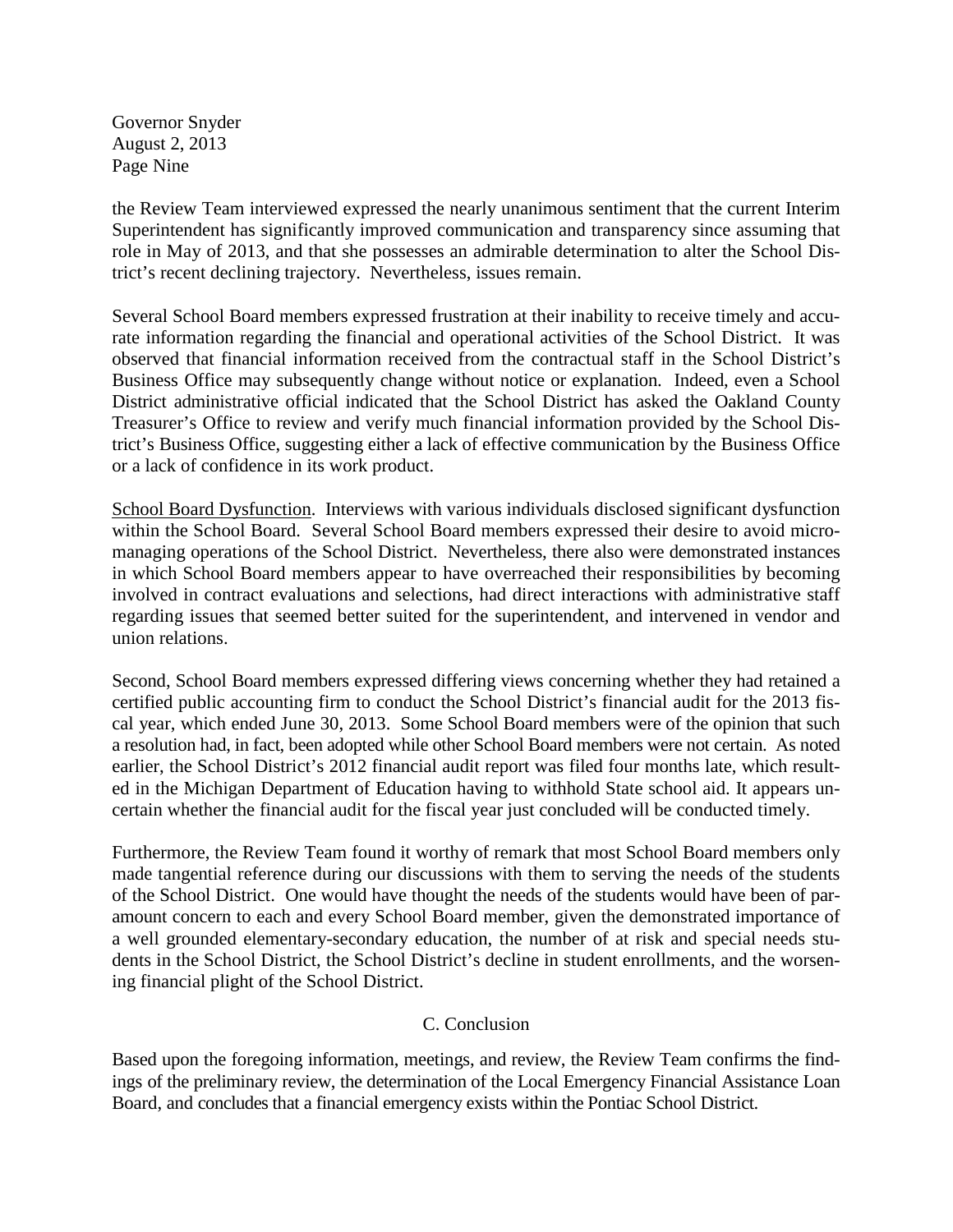Governor Snyder August 2, 2013 Page Ten

### II. Section 5(3) Requirements

Section 5(3) of the Act requires that this report include the existence or an indication of the likely occurrence of any of the conditions set forth in subdivisions (a) through  $(m)$ .<sup>6</sup> The conditions in subdivisions (b) (iii), (d), (e), (f), (g), (j), and (k) of Section 5(3) exist or are likely to occur, as follows:

- As previously noted, School District officials failed to remit the Michigan Public School Employees Retirement System approximately \$4.9 million in employer and employee contributions for the period ending June 30, 2013. (Section  $5(3)(b)(iii)$ .)
- The School District had a general fund deficit of \$37.7 million as of June 30, 2013, which was not eliminated within the two-year period preceding the end of the fiscal year of the School District during which this Review Team report is received. (Section 5(3)(e).)
- The projected general fund deficit of \$15.8 million as of June 30, 2014, exceeds 5 percent of the \$72.6 million in general fund revenues which the School District has budgeted for the 2014 fiscal year as reported in its fiscal year 2014 budget. (Section 5(3)(f).)
- As previously noted, School District officials failed to abide by the terms of a previous deficit elimination plan resulting in the Michigan Department of Education withholding State school aid. (Section  $5(3)(g)$ .)
- A structural operating deficit has existed in the School District's general fund during the last three fiscal years in the amount of \$1.6 million in fiscal year 2010, \$10.7 million in fiscal year 2011, and \$11.2 million in fiscal year 2012. (Section 5(3)(j).)
- As previously noted, School District officials utilized debt retirement funds to satisfy School District payroll obligations. (Section 5(3)(k).)

\_\_\_\_\_\_\_\_\_\_\_\_\_\_\_\_\_\_\_\_\_

(i) Taxes withheld on the income of employees.

 $6$  Subdivisions (a) through (m) of Section 5(3) of the Act provide as follows:

<sup>(</sup>a) A default in the payment of principal or interest upon bonded obligations, notes, or other municipal securities for which no funds or insufficient funds are on hand and, if required, segregated in a special trust fund.

<sup>(</sup>b) Failure for a period of 30 days or more beyond the due date to transfer 1 or more of the following to the appropriate agency:

<sup>(</sup>ii) For a municipal government, taxes collected by the municipal government as agent for another governmental unit, school district, or other entity or taxing authority. (Continued on next page)